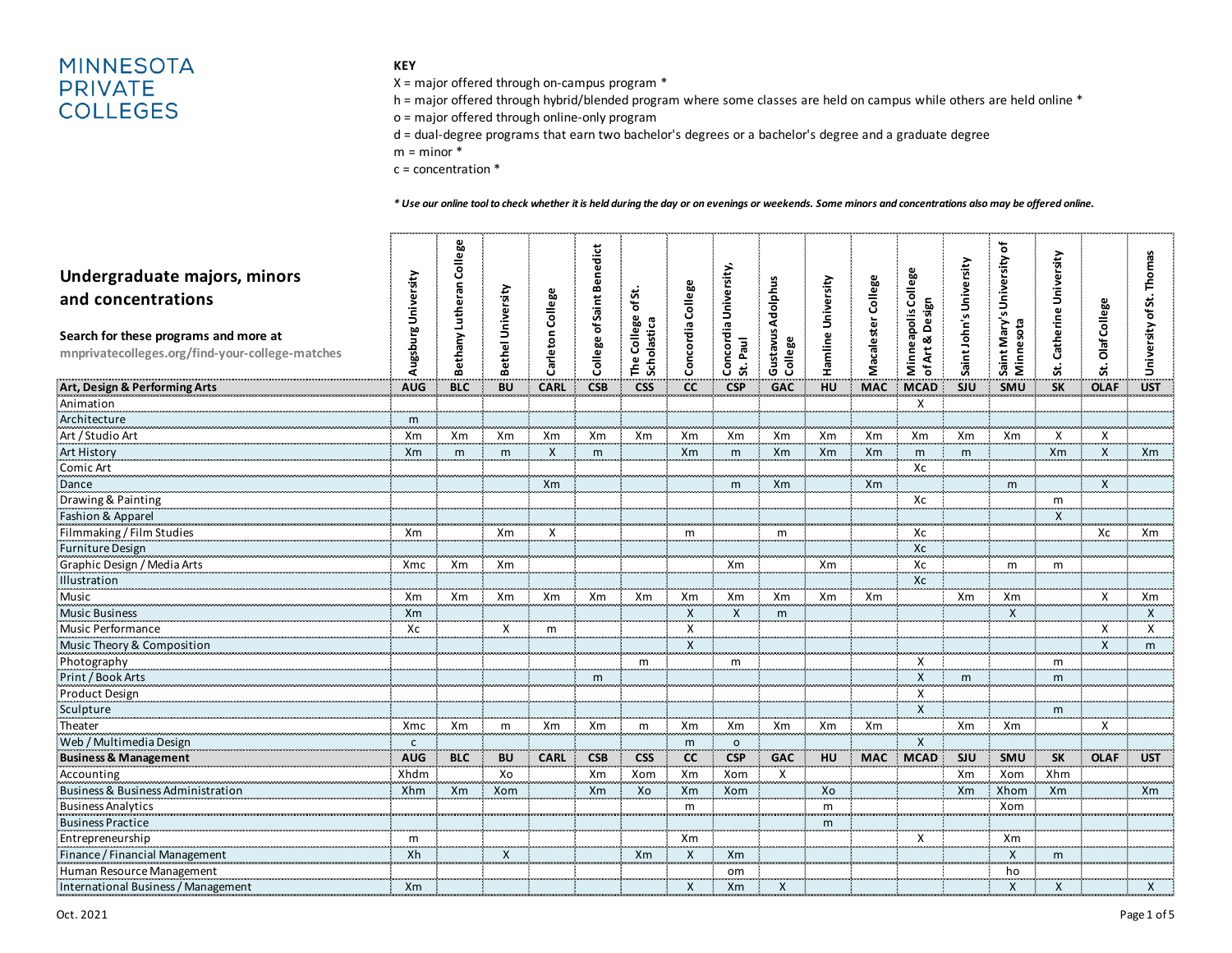| Leadership                                          | m            | m                         | m              |             |              |                   |              |                           |                           |              |              |             |              | m          | m                         |              |              |
|-----------------------------------------------------|--------------|---------------------------|----------------|-------------|--------------|-------------------|--------------|---------------------------|---------------------------|--------------|--------------|-------------|--------------|------------|---------------------------|--------------|--------------|
| Management                                          | Xh           |                           |                |             |              | Xom               |              | Xom                       | Xm                        |              |              |             |              | X          | hom                       | $\mathsf{C}$ |              |
| Management Information Systems                      | Xm           |                           |                |             |              | <b>Literature</b> |              | .                         |                           |              |              |             |              |            |                           |              |              |
| Marketing                                           | Xhom         |                           |                |             |              | Xom               |              | Xhom                      |                           |              |              | m           |              | Xo         | Xhm                       |              |              |
| Nonprofit Management                                |              |                           |                |             |              |                   |              | $\mathsf{m}$              |                           | $\mathsf{m}$ |              |             |              |            | m                         |              |              |
| Organizational Leadership / Management / Behavior   |              |                           | $\circ$        |             |              | Xom               |              |                           |                           |              |              |             |              |            |                           |              |              |
| Sales & Business Development                        |              |                           |                |             |              |                   |              | $\mathsf{m}$              |                           |              |              |             |              |            | Xm                        |              |              |
| Sport Management                                    |              |                           |                |             |              |                   |              | Xodm                      |                           |              |              |             |              | Xm         |                           |              |              |
| <b>Communication &amp; Journalism</b>               | <b>AUG</b>   | <b>BLC</b>                | <b>BU</b>      | <b>CARL</b> | <b>CSB</b>   | <b>CSS</b>        | <b>CC</b>    | <b>CSP</b>                | <b>GAC</b>                | HU           | <b>MAC</b>   | <b>MCAD</b> | <b>SJU</b>   | <b>SMU</b> | <b>SK</b>                 | <b>OLAF</b>  | <b>UST</b>   |
| Communications & Communications Studies             | Xm           | Xm                        | Xm             |             | Xm           | Xm                | Xm           | Xm                        | Xm                        | Xm           |              |             | Xm           |            | Xm                        |              | Xm           |
| <b>Health Communication</b>                         |              | Xm                        |                |             |              |                   |              |                           |                           |              |              |             |              |            |                           |              |              |
| Journalism                                          |              |                           | Xm             |             |              |                   | Xm           | m                         |                           |              |              |             |              |            |                           |              | Xm           |
| Media Studies                                       | Xm           |                           |                | X           |              |                   |              |                           |                           |              | Xm           |             |              |            | $\mathsf{X}$              | $\mathsf{C}$ | Xmc          |
| <b>Public Relations</b>                             |              |                           |                |             |              |                   |              | Xm                        |                           |              |              |             |              | Xm         |                           |              |              |
| Writing                                             | Xmc          |                           | m              | m           | m            |                   |              | m                         |                           | $\mathsf{X}$ |              | m           | m            |            | m                         |              | Xm           |
| Education                                           | <b>AUG</b>   | <b>BLC</b>                | <b>BU</b>      | <b>CARL</b> | <b>CSB</b>   | <b>CSS</b>        | <b>CC</b>    | <b>CSP</b>                | <b>GAC</b>                | HU           | <b>MAC</b>   | <b>MCAD</b> | <b>SJU</b>   | SMU        | <b>SK</b>                 | <b>OLAF</b>  | <b>UST</b>   |
| Art Education                                       | X            | Χ                         |                |             |              |                   | X            | X                         | X                         |              |              | m           |              |            |                           |              |              |
| Coaching                                            |              | m                         |                |             |              |                   | m            | m                         | m                         |              |              |             |              |            | m                         |              |              |
| Early Childhood Education                           |              |                           |                |             |              |                   |              | Xo                        |                           |              |              |             |              |            | $\circ$                   |              |              |
| Education                                           | Xh           | X                         |                | m           |              | Xm                | Xo           | Xm                        |                           | Xm           | Xm           |             |              | X          | $\boldsymbol{\mathsf{X}}$ | Xc           |              |
| Education (Elementary)                              | Xh           | Χ                         | X              |             | X            | Xh                | Χ            | X                         | X                         |              |              |             | Χ            | Χ          | h                         |              | X            |
| Education (Secondary)                               | Xh           | $\boldsymbol{\mathsf{X}}$ | $\pmb{\times}$ |             | m            | $\pmb{\times}$    |              | $\boldsymbol{\mathsf{X}}$ |                           |              |              |             |              | X          |                           |              |              |
| English / Communication Arts / Literature Education | X            | X                         | Χ              |             |              |                   | X            | X                         | X                         |              |              |             | m            |            |                           |              | X            |
| English as a Second or Foreign Language             | Xh           |                           | Xm             |             |              |                   |              | $\boldsymbol{X}$          |                           |              |              |             |              |            |                           |              |              |
|                                                     |              |                           | X              |             | m            |                   | Xm<br>X      |                           | X                         |              |              |             | m            |            | m                         |              | X            |
| Foreign Language Education                          |              |                           |                |             |              |                   |              |                           |                           |              |              |             |              |            |                           |              |              |
| <b>Health Education</b>                             | Xm           |                           |                |             |              |                   | X            | $\boldsymbol{X}$          | $\boldsymbol{\mathsf{X}}$ |              |              |             |              |            |                           |              |              |
| Math Education                                      | X            |                           | X              |             |              |                   | Χ            |                           |                           |              |              |             |              |            |                           |              | X            |
| <b>Music Education</b>                              | $\mathsf{x}$ |                           | $\mathsf{X}$   |             |              |                   | $\mathsf{X}$ | $\boldsymbol{X}$          | $\boldsymbol{\mathsf{X}}$ |              |              |             |              |            |                           | $\mathsf{X}$ | $\mathsf{x}$ |
| <b>Physical Education</b>                           | Xm           |                           |                |             |              |                   | X            | X                         | $\boldsymbol{\mathsf{X}}$ |              |              |             |              |            |                           |              |              |
| Science Education                                   | $\mathsf{x}$ |                           | m              |             |              | m                 | $\mathsf{X}$ |                           | $\mathsf{X}$              |              |              |             |              |            |                           |              | X            |
| Social Studies Education                            | X            | x                         | Χ              |             |              |                   | X            | X                         | X                         |              |              |             |              |            |                           | Х            | X            |
| Special Education                                   | Xhm          | $\boldsymbol{\mathsf{X}}$ |                |             |              | m                 |              |                           |                           |              |              |             |              |            |                           |              | m            |
| <b>Health &amp; Human Services</b>                  | <b>AUG</b>   | <b>BLC</b>                | <b>BU</b>      | <b>CARL</b> | <b>CSB</b>   | <b>CSS</b>        | cc           | <b>CSP</b><br>r.          | GAC                       | <b>HU</b>    | <b>MAC</b>   | MCAD SJU    |              | SMU        | <b>SK</b>                 | <b>OLAF</b>  | <b>UST</b>   |
| <b>Athletic Training</b>                            |              |                           |                |             |              |                   |              |                           | X                         |              |              |             |              |            |                           |              |              |
| <b>Communication Disorders</b>                      |              | m                         |                |             |              |                   |              |                           |                           |              |              |             |              |            |                           |              |              |
| Exercise Science / Kinesiology / Physiology         | Xm           | Xm                        | X              |             | Xm           | Xd                | Xm           | Xodm                      | X                         | X            |              |             | Xm           |            | Xdm                       | X            | Xm           |
| Family Studies / Family Life Education              |              |                           |                |             |              |                   |              | Xom                       |                           |              |              |             |              |            | m                         | $\mathsf{C}$ | Xm           |
| Food / Nutrition / Dietetics                        |              |                           |                |             | Xm           |                   | Xm           | .                         |                           |              |              |             | Xm           |            | Xm                        |              |              |
| Gerontology                                         |              |                           |                |             |              | m                 |              | m                         |                           |              |              |             |              |            |                           |              |              |
| <b>Health Care</b>                                  |              |                           | Xm             |             |              |                   | Χ            | om                        |                           |              | $\mathsf{C}$ |             |              | Xhm        | ho                        |              | Xm           |
| <b>Health Promotion</b>                             |              |                           |                |             |              |                   |              |                           |                           |              |              |             |              |            |                           |              | X            |
| <b>Health Science</b>                               |              |                           |                |             | Xm           | X                 |              |                           |                           |              |              |             | Xm           | Xd         |                           |              | m            |
| <b>Human Services</b>                               |              |                           | $\circ$        |             |              |                   |              |                           |                           |              |              |             |              | X          |                           |              |              |
| Music Therapy                                       | X            |                           |                |             |              |                   |              |                           |                           |              |              |             |              |            |                           |              |              |
| Nursing                                             | h.           | X                         | Xho            |             | $\mathsf{X}$ | Xo                | X            | Xho                       | X                         |              |              |             | $\mathsf{X}$ | Xo         | Xho                       | X            |              |
| Orthotics / Prosthetics                             |              |                           |                |             |              |                   |              | Χ                         |                           |              |              |             |              |            |                           |              |              |
| Physical Therapy                                    |              |                           |                |             |              |                   |              |                           |                           |              |              |             |              |            | $\mathsf{o}\,$            |              |              |
| Public Health                                       |              |                           |                |             |              |                   |              | Xm                        |                           | Xm           |              |             |              | h          | Xhd                       |              | Xm           |
| Radiation Therapy                                   |              |                           |                |             |              |                   |              |                           |                           |              |              |             |              |            | $\mathsf{x}$              |              |              |
| Respiratory Care                                    |              |                           |                |             |              |                   |              | $\circ$                   |                           |              |              |             |              |            | $\mathsf{X}$              |              |              |
| Sonography                                          |              |                           |                |             |              |                   |              |                           |                           |              |              |             |              |            | X                         |              |              |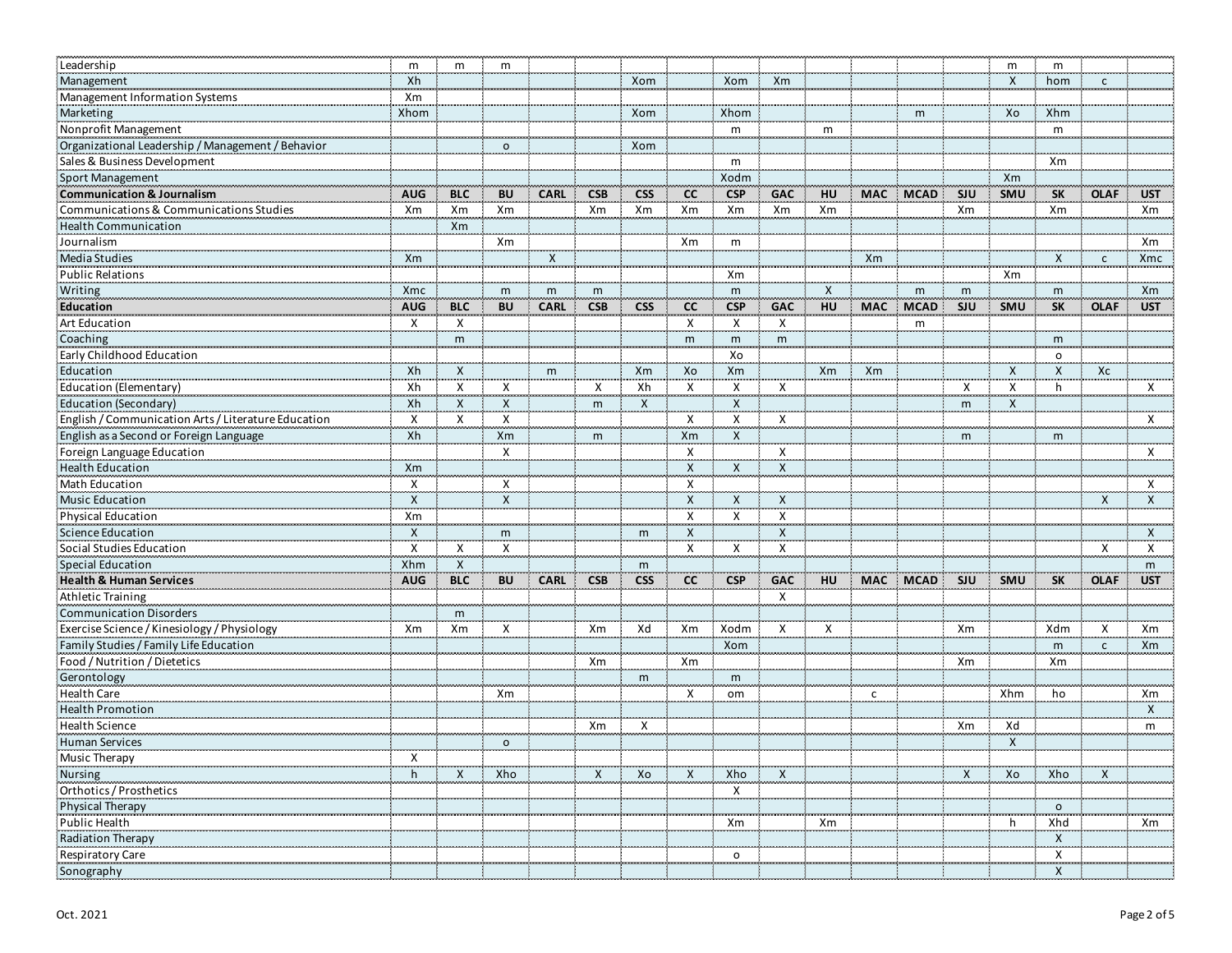| Humanities                               | <b>AUG</b>     | <b>BLC</b> | <b>BU</b> | <b>CARL</b>  | <b>CSB</b>       | <b>CSS</b>   | cc | <b>CSP</b>   | <b>GAC</b>   | HU | <b>MAC</b>     | <b>MCAD</b> | SJU          | <b>SMU</b> | <b>SK</b> | <b>OLAF</b>               | <b>UST</b>   |
|------------------------------------------|----------------|------------|-----------|--------------|------------------|--------------|----|--------------|--------------|----|----------------|-------------|--------------|------------|-----------|---------------------------|--------------|
| <b>Critical Theory</b>                   |                |            |           |              |                  |              |    |              |              |    | $\mathsf{C}$   |             |              |            |           |                           |              |
| English                                  | Xm             | Xm         | Xm        | Xm           | Xm               | Xm           | Xm | Xm           | Xm           | Xm | Xm             |             | Xm           | Xm         | Xm        | $\mathsf{X}$              | Xm           |
| History                                  | Xm             | Xm         | Xm        | Xm           | Xm               | Xm           | Xm | Xm           | Xm           | Xm | Xm             |             | Xm           | Xm         | Xm        | $\mathsf{X}$              | Xm           |
| Humanities                               |                |            | X         | m            |                  | Xm           | m  |              |              |    |                |             |              |            | X         |                           | m            |
| Interdisciplinary                        | m              |            |           |              |                  |              |    |              |              |    |                |             |              |            |           |                           |              |
| Liberal Arts / Studies                   |                | X          |           |              |                  |              |    |              |              |    |                |             |              |            |           | X                         |              |
| Literature / Literary Studies            | mc             |            |           |              |                  |              |    |              |              |    |                |             |              |            |           |                           |              |
| Philosophy                               | Xm             | m          | Xm        | Xm           | Xm               | Xm           | Xm |              | $\mathsf{X}$ | Xm | <b>Xm</b>      |             | Xm           | Xm         | Xm        | $\mathsf{X}$              | Xm           |
| <b>Information Technology</b>            | <b>AUG</b>     | <b>BLC</b> | <b>BU</b> | <b>CARL</b>  | <b>CSB</b>       | <b>CSS</b>   | cc | <b>CSP</b>   | <b>GAC</b>   | HU | <b>MAC</b>     | <b>MCAD</b> | SJU          | SMU        | <b>SK</b> | <b>OLAF</b>               | <b>UST</b>   |
| Computer Engineering                     |                |            | Х         |              |                  |              |    |              |              |    |                |             |              |            |           |                           | Χ            |
| <b>Computer Science</b>                  | Xm             | Xm         | Xm        | X            | Xm               | Xom          | Xm | om           | Xm           |    | Xm             |             | Xm           | Xm         | m         | X                         | Xdm          |
| Information Management / Systems         |                | m          |           |              |                  | Xo           |    | $\circ$      |              |    |                |             |              |            | Xm        |                           |              |
| <b>Information Security</b>              |                |            |           |              |                  | $\mathsf{c}$ |    |              |              |    |                |             |              |            |           |                           |              |
| Information Technology                   |                |            |           |              |                  |              |    |              |              |    |                |             |              | h.         |           |                           |              |
| <b>Numerical Computation</b>             |                |            |           |              | $\mathsf{X}$     |              |    |              |              | Xm |                |             | X            | m          |           |                           |              |
| Language & Cultural Studies              | <b>AUG</b>     | <b>BLC</b> | <b>BU</b> | <b>CARL</b>  | <b>CSB</b>       | <b>CSS</b>   | cc | <b>CSP</b>   | <b>GAC</b>   | HU | <b>MAC</b>     | <b>MCAD</b> | SJU          | SMU        | <b>SK</b> | <b>OLAF</b>               | <b>UST</b>   |
| African / African-American Studies       |                |            |           | Xm           |                  |              |    |              | m            |    | $\mathsf{C}$   |             |              |            |           | $\mathsf{C}$              |              |
| American Indian Studies                  | Xm             |            |           |              |                  | m            |    |              |              |    |                |             |              |            |           |                           |              |
| American Sign Language & Interpreting    |                |            |           |              |                  | m            |    |              |              |    |                |             |              |            | Xm        |                           |              |
| American Studies                         | m              | Xm         |           | $\mathsf{X}$ |                  |              |    |              |              |    | Xm             |             |              |            |           |                           | m            |
| Ancient / Medieval / Renaissance Studies | m              |            |           | m            |                  | m            |    |              |              |    |                |             |              |            |           | X                         |              |
| <b>Asian Studies</b>                     |                |            |           | Xm           | Xm               |              |    |              |              |    | X <sub>m</sub> |             | Xm           |            |           | Xc                        |              |
| Chinese & Chinese Studies                |                |            |           | Xm           | m                |              | Xm |              |              | m  | Xm             |             | m            |            |           | X                         |              |
| Classical Languages / Studies            |                |            |           | Xm           | $\boldsymbol{X}$ |              | Xm |              | Xm           |    | Xm             |             | $\mathsf{X}$ |            | m         | $\overline{\mathsf{x}}$   | Xm           |
| Cross Cultural Studies                   | $\mathsf{x}$   |            |           | m            |                  |              | m  |              |              |    |                |             |              |            |           |                           |              |
| Developing World Studies                 |                |            |           |              |                  |              |    |              |              |    | $\mathsf{C}$   |             |              |            |           |                           |              |
| European Studies                         |                |            |           | m            | Χ                |              |    |              |              |    |                |             | X            |            |           |                           |              |
| French & French Studies                  | X <sub>m</sub> |            |           | Xm           | Xm               | m            | Xm |              | $\mathsf{X}$ |    | Xm             |             | Xm           |            |           | X                         | Xm           |
| German & German Studies                  | Xm             |            |           | Xm           | Xm               | m            | Xm |              |              | Xm | Xm             |             | Xm           |            |           | Xc                        | Xm           |
| Greek                                    |                |            |           | m            | m                |              |    |              | m            |    |                |             | m            |            |           | X                         |              |
| <b>Hmong Studies</b>                     |                |            |           |              |                  |              |    | m            |              |    |                |             |              |            | m         |                           |              |
| International / Global Studies           | m              |            |           |              |                  | Xm           | Xm | m            |              | Xm | $\mathsf{X}$   |             |              | m          | Xm        |                           | $\mathsf{X}$ |
| Japanese & Japanese Studies              |                |            |           | m            | m                |              |    |              | Xm           |    | Xm             |             | m            |            |           | х                         |              |
| Latin                                    |                |            |           | m            | m                |              |    |              | m            |    |                |             | m            |            | m         | $\mathsf{x}$              |              |
| Latin American / Hispanic Studies        |                |            |           | Xm           | m                |              |    |              | Xm           |    | Xm             |             | m            |            |           | Xc                        | m            |
| Linguistics                              |                |            |           | $\mathsf{X}$ |                  |              |    |              |              | m  | <b>Xm</b>      |             |              |            |           | $\mathsf{c}$              |              |
| Middle East Studies                      |                |            |           | m            |                  |              |    |              |              |    | $\mathsf{C}$   |             |              |            |           | $\mathsf{C}$              |              |
| Norwegian                                |                |            |           |              |                  |              |    |              |              |    |                |             |              |            |           | $\boldsymbol{\mathsf{x}}$ |              |
| Racial & Ethnic Studies                  |                |            |           |              |                  |              |    |              |              |    |                |             |              |            | Xm        | Хc                        |              |
| Russian & Russian Studies                |                |            |           | Xm           |                  | m            |    |              | Xm           |    | Xm             |             |              |            |           | X                         |              |
| Scandinavian / Nordic Studies            |                |            |           |              |                  |              |    |              | Xm           |    |                |             |              |            |           | Xc                        |              |
| Spanish                                  | <b>Xm</b>      | m          | Xm        | Xm           | Xm               | Xm           | Xm | m            | Xm           | Xm | X              |             | Xm           | Xm         | Xm        | X                         | Xm           |
| <b>Religion &amp; Ministry</b>           | <b>AUG</b>     | <b>BLC</b> | <b>BU</b> | <b>CARL</b>  | <b>CSB</b>       | <b>CSS</b>   | cc | <b>CSP</b>   | <b>GAC</b>   | HU | <b>MAC</b>     | <b>MCAD</b> | SJU          | SMU        | <b>SK</b> | <b>OLAF</b>               | <b>UST</b>   |
| <b>Biblical Languages</b>                |                |            |           |              |                  |              |    | m            |              |    |                |             |              |            |           |                           |              |
| <b>Catholic Studies</b>                  |                |            |           |              |                  | Xm           |    |              |              |    |                |             |              |            |           |                           | Xm           |
| Church / Sacred / Liturgical Music       |                |            |           |              |                  |              | m  | $\mathsf{X}$ |              |    |                |             |              |            |           | X                         | m            |
| Lutheran Theology                        |                |            |           |              |                  |              |    | ${\sf m}$    |              |    |                |             |              |            |           |                           |              |
| Pastoral / Youth / Family Ministry       | Χ              |            | Xo        |              |                  |              |    | X            |              |    |                |             |              |            |           |                           |              |
| Religion / Theology                      | Xm             | Xm         | Xm        | X            | Xm               | Xm           | Xm | Xm           | Xm           | Xm | Xm             |             | Xm           | Xm         | Xm        | X                         | Xm           |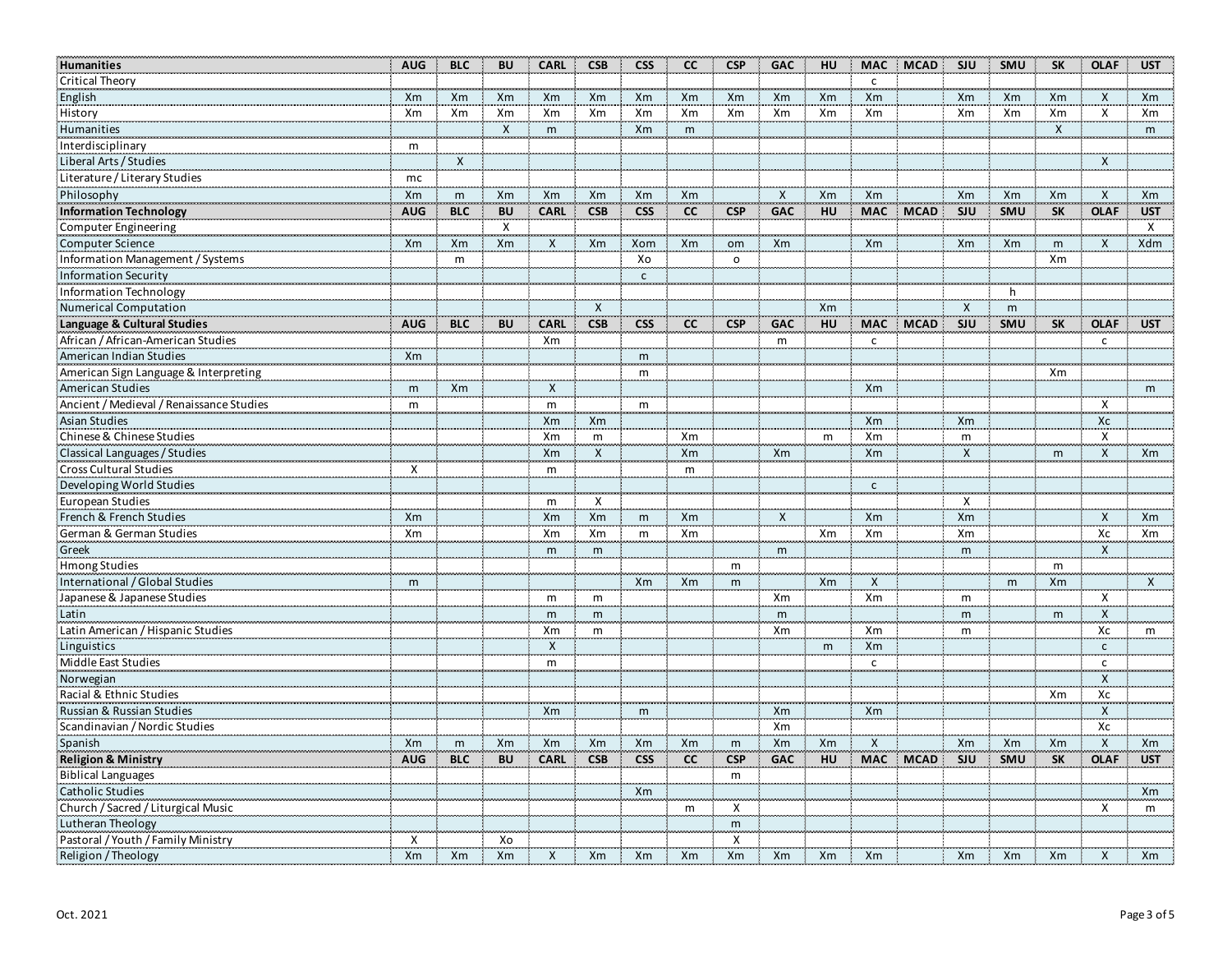| Science, Engineering & Math                  | <b>AUG</b>     | <b>BLC</b>   | <b>BU</b>          | <b>CARL</b>  | <b>CSB</b>     | <b>CSS</b>                | cc           | <b>CSP</b> | <b>GAC</b>   | <b>HU</b>    | <b>MAC</b>     | <b>MCAD</b> | <b>SJU</b>     | <b>SMU</b>   | <b>SK</b> | <b>OLAF</b>             | <b>UST</b>                |
|----------------------------------------------|----------------|--------------|--------------------|--------------|----------------|---------------------------|--------------|------------|--------------|--------------|----------------|-------------|----------------|--------------|-----------|-------------------------|---------------------------|
| <b>Actuarial Science</b>                     |                |              |                    |              |                |                           |              | $\circ$    |              |              |                |             |                | $\mathsf{x}$ |           |                         | Xm                        |
| Aerospace Studies                            |                |              |                    |              |                |                           |              |            |              |              |                |             |                |              |           |                         | m                         |
| Biochemistry / Molecular Biology             | X              | Χ            | $\mathsf{x}$       | m            | X              | $\boldsymbol{\mathsf{X}}$ |              | $\times$   | $\times$     | X            |                |             | X              | X            |           | $\mathsf{C}$            | X                         |
| Biology                                      | <b>Xmc</b>     | Xm           | <b>Xm</b>          | $\mathsf{X}$ | Xm             | Xm                        | Xm           | Xm         | Xm           | Xm           | Xm             |             | Xm             | Xm           | Xdm       | Xc                      | X <sub>m</sub>            |
| Biopsychology                                | х              |              |                    |              |                |                           |              |            |              |              |                |             |                |              |           |                         |                           |
| Chemistry                                    | Xm             | Xm           | Xm                 | X            | Xm             | Xm                        | Xm           | Xm         | Xm           | Xm           | Xm             |             | Xm             | Xm           | Xm        | X                       | Xm                        |
| Clinical Lab Science                         |                |              |                    |              |                |                           | $\mathsf{X}$ |            |              |              |                |             |                |              |           |                         |                           |
| Earth Science                                |                |              |                    |              |                |                           | m            |            |              |              |                |             |                |              |           |                         |                           |
| Engineering                                  |                | $\mathsf{x}$ | dm                 | d            |                |                           | X            |            | d            |              |                |             |                |              |           | dc                      | Xm                        |
| Engineering - Chemical                       |                |              | X                  |              |                |                           |              |            |              |              |                |             |                |              |           |                         |                           |
| Engineering - Electrical                     |                |              | X                  |              |                |                           |              |            |              |              |                |             |                |              |           |                         | Xm                        |
| Engineering - Mechanical                     |                |              | $\bar{\mathsf{x}}$ |              |                |                           |              |            |              |              |                |             |                |              |           |                         | Xm                        |
| Environmental Studies / Management / Science | Xmc            |              | X                  | Χ            | Xm             | Xm                        | Xm           |            | Xm           | Xm           | Xm             |             | Xm             | Xm           |           | Хc                      | Xm                        |
| Forensic Science                             |                |              |                    |              |                |                           |              |            |              | m            |                |             |                |              |           |                         |                           |
| Geographic Information Systems               |                |              |                    |              |                |                           |              |            | $\mathsf{m}$ |              |                |             |                |              |           |                         | Xm                        |
| Geography                                    |                |              |                    |              |                |                           |              |            | Xm           |              | Xm             |             |                |              |           |                         | Xm                        |
| Geology                                      |                |              |                    | X            |                |                           |              |            | Xm           |              | Xm             |             |                |              |           |                         | Xmc                       |
| Mathematics / Statistics                     | Xm             | <b>Xm</b>    | X <sub>m</sub>     | <b>Xm</b>    | <b>Xm</b>      | Xm                        | Xm           | Xm         | Xm           | Xm           | X <sub>m</sub> |             | X <sub>m</sub> | Xm           | <b>Xm</b> | Xc                      | <b>Xm</b>                 |
| Natural Science                              |                |              |                    |              | $\mathsf{x}$   | $\times$                  |              |            |              |              |                |             | $\mathsf{X}$   |              |           |                         | m                         |
| Neuroscience / Cognitive Science             |                |              | $\mathsf{X}$       | Xm           | m              |                           | Xm           |            | m            | $\mathsf{X}$ | Xc             |             | m              |              |           | $\mathsf{C}$            | X                         |
| Physics                                      | Xmc            |              | Xm                 | X            | Xm             |                           | Xm           |            | Xm           | Xm           | Xm             |             | Xm             | m            | m         | $\overline{\mathsf{x}}$ | Xm                        |
| <b>STEM</b>                                  |                |              |                    |              |                |                           |              |            |              |              |                |             |                |              |           |                         | X                         |
| Zoology                                      |                |              |                    |              |                |                           |              |            |              |              |                |             |                | m            |           |                         |                           |
| <b>Social &amp; Applied Sciences</b>         | <b>AUG</b>     | <b>BLC</b>   | <b>BU</b>          | <b>CARL</b>  | <b>CSB</b>     | <b>CSS</b>                | cc           | <b>CSP</b> | <b>GAC</b>   | HU           | <b>MAC</b>     | <b>MCAD</b> | SJU            | SMU          | <b>SK</b> | <b>OLAF</b>             | <b>UST</b>                |
| Anthropology                                 |                |              |                    | $\times$     | m              |                           |              |            | <b>Xm</b>    | Xm           | Xmc            |             | m              |              |           | $\mathsf{x}$            |                           |
| Archaeology                                  |                |              |                    | m            |                |                           |              |            |              |              |                |             |                |              |           |                         |                           |
| Criminal Justice / Police                    |                |              |                    |              |                |                           |              | om         |              | Xmc          |                |             |                | Xom          |           |                         | Xmc                       |
| Economics                                    | Xm             |              |                    | х            | Xm             | m                         |              |            | Xm           | Xm           | Xm             |             | Xm             |              | Xdm       | X                       | Xmc                       |
| International Relations / Development        | X <sub>m</sub> |              | X                  | $\mathsf{x}$ |                |                           |              |            |              |              | $\mathsf{C}$   |             |                |              | Xd        | $\mathsf{c}$            | $\boldsymbol{\mathsf{x}}$ |
| Legal Studies                                | m              | Xm           |                    |              |                |                           |              |            |              | Xm           | $\mathsf{C}$   |             |                |              |           |                         | m                         |
| Peace / Reconciliation / Conflict            | m              |              | Xm                 |              | Xm             | Xm                        | m            |            | m            | Xm           |                |             | Xm             |              |           |                         | Xm                        |
| <b>Political Science</b>                     | Xm             |              | Xm                 | X<br>        | Xm             | m                         | Xm           | m          | Xm           | Xm           | Xm             |             | Xm             | m<br>.       | Xm        | X<br>ستعد               | Xm                        |
| Psychology                                   | Xhmc           | Xm           | Xom                | X            | X <sub>m</sub> | Xom                       | Xm           | Xom        | $\times$     | Xom          | Xm             |             | Xm             | Xom          | Xh        | X                       | Xm                        |
| <b>Public Policy</b>                         | mc             |              |                    | m            |                |                           |              | X          |              |              |                |             |                |              | Xd        |                         |                           |
| Social Sciences / Studies                    |                | $\mathsf{X}$ |                    |              | $\times$       | $\times$                  |              |            |              | $\mathsf{X}$ |                |             | $\mathsf{X}$   | m            |           |                         |                           |
| Social Welfare                               | m              |              | m                  |              |                |                           |              |            |              |              |                |             |                |              | m         |                         | m                         |
| Social Work                                  | $\mathsf{X}$   |              | X                  |              |                | Xom                       | $\mathsf{x}$ |            |              |              |                |             |                |              | Xhm       | $\mathsf{x}$            | $\boldsymbol{\mathsf{x}}$ |
| Sociology                                    | Xm             | m            |                    | X            | Xm             |                           | Xm           | Xm         | Xm           | Xm           | Xm             |             | Xm             | m            | Xm        | X                       | Xm                        |
| Urban / Community Studies                    | Xm             |              |                    |              |                |                           |              |            |              |              | $\mathsf{C}$   |             |                |              |           |                         | m                         |
| Women's / Gender Studies                     | Xm             |              | m                  | Xm           | Xm             | m                         | m            |            | Xm           | Xm           | Xm             |             | Xm             |              | Xdm       | Хc                      | Xm                        |